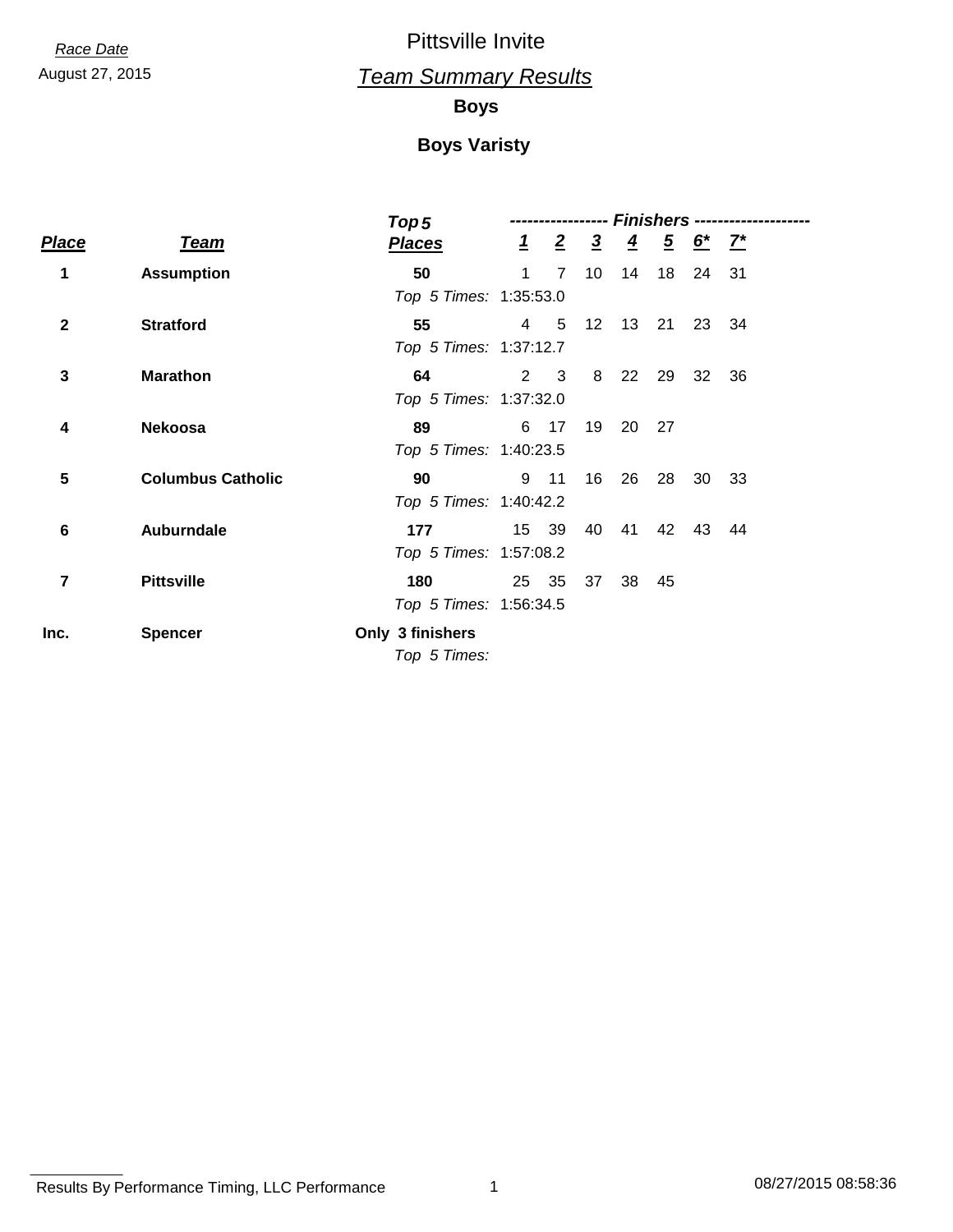### August 27, 2015 *Overall Finish List Race Date* Pittsville Invite

**Boys**

#### **Boys Varisty**

| <b>Place</b> | <b>Score</b>   | <b>Bib No</b> | <b>Name</b>             | <b>Team</b>              | <u>Time</u> | <b>Pace</b> |
|--------------|----------------|---------------|-------------------------|--------------------------|-------------|-------------|
| 1            | 1              | 304           | Connor Dolan            | Assumption               | 17:32.7     | 5:39/M      |
| 2            | $\overline{c}$ | 384           | Xavier Lechleitner      | Marathon                 | 18:03.4     | 5:49/M      |
| 3            | 3              | 374           | Jordan Balz             | Marathon                 | 18:23.3     | 5:56/M      |
| 4            | 4              | 487           | Cade Lehman             | Stratford                | 18:42.8     | 6:02/M      |
| 5            | 5              | 480           | John Geissinger         | Stratford                | 18:42.9     | 6:02/M      |
| 6            | 6              | 425           | <b>Miguel Mathias</b>   | Nekoosa                  | 18:49.8     | 6:04/M      |
| 7            | 7              | 305           | Seamus Dolan            | Assumption               | 19:09.1     | 6:11/M      |
| 8            | 8              | 386           | Evan Pilgrim            | Marathon                 | 19:17.9     | 6:13/M      |
| 9            | $9$            | 355           | <b>Benny Frericks</b>   | <b>Columbus Catholic</b> | 19:20.3     | 6:14/M      |
| 10           | 10             | 307           | <b>Anton Keuntjes</b>   | Assumption               | 19:21.1     | 6:15/M      |
| 11           | 11             | 366           | <b>Leonard Steinert</b> | <b>Columbus Catholic</b> | 19:22.9     | 6:15/M      |
| 12           | 12             | 485           | Lucas Heidmann          | Stratford                | 19:40.9     | 6:21/M      |
| 13           | 13             | 491           | Chris Zuelke            | Stratford                | 19:42.2     | 6:21/M      |
| 14           | 14             | 306           | Sean Dolan              | Assumption               | 19:43.0     | 6:22/M      |
| 15           | 15             | 318           | <b>Carver Empey</b>     | Auburndale               | 19:53.8     | 6:25/M      |
| 16           | 16             | 363           | Peyton Nystrom          | <b>Columbus Catholic</b> | 19:54.7     | 6:25/M      |
| 17           | 17             | 423           | Kyle Faivre             | Nekoosa                  | 19:55.2     | 6:25/M      |
| 18           | 18             | 310           | Nicholas Smits          | Assumption               | 20:07.0     | 6:29/M      |
| 19           | 19             | 426           | David Smith             | Nekoosa                  | 20:17.3     | 6:33/M      |
| 20           | 20             | 424           | Austin Hildebrandt      | Nekoosa                  | 20:22.8     | 6:34/M      |
| 21           | 21             | 483           | Josh Guyer              | Stratford                | 20:23.8     | 6:35/M      |
| 22           | 22             | 375           | Silas Beranek           | Marathon                 | 20:36.8     | 6:39/M      |
| 23           | 23             | 486           | Paul Huther             | Stratford                | 20:37.2     | 6:39/M      |
| 24           | 24             | 308           | Theodore Kobza          | Assumption               | 20:43.5     | 6:41/M      |
| 25           | 25             | 439           | Jesse Poppy             | Pittsville               | 20:54.3     | 6:45/M      |
| 26           | 26             | 357           | Jeremiah Giles          | <b>Columbus Catholic</b> | 20:54.3     | 6:45/M      |
| 27           | 27             | 421           | Nick Eidenschink        | Nekoosa                  | 20:58.2     | 6:46/M      |
| 28           | 28             | 364           | Leo Pittsley            | <b>Columbus Catholic</b> | 21:09.9     | 6:49/M      |
| 29           | 29             | 376           | Nathan Franke           | Marathon                 | 21:10.4     | 6:50/M      |
| 30           | 30             | 356           | <b>Bryce Fuerlinger</b> | <b>Columbus Catholic</b> | 21:14.7     | 6:51/M      |
| 31           | 31             | 303           | Nicholas Carolfi        | Assumption               | 21:19.7     | 6:53/M      |
| 32           | 32             | 390           | <b>Carson Seehafer</b>  | Marathon                 | 21:19.9     | 6:53/M      |
| 33           | 33             | 367           | Jon Viegut              | <b>Columbus Catholic</b> | 21:21.6     | 6:53/M      |
| 34           | 34             | 484           | Lance Heidmann          | Stratford                | 21:32.8     | 6:57/M      |
| 35           | 35             | 437           | Damien Moore            | Pittsville               | 21:32.9     | 6:57/M      |
| 36           | (> 7)          | 362           | David Nielsen           | <b>Columbus Catholic</b> | 21:36.8     | 6:58/M      |
| 37           | (> 7)          | 358           | Zach Gotz               | <b>Columbus Catholic</b> | 21:38.0     | 6:59/M      |
| 38           | (> 7)          | 361           | Flynn McQuillen         | <b>Columbus Catholic</b> | 21:47.7     | 7:02/M      |
| 39           | (> 7)          | 302           | <b>Carter Austin</b>    | Assumption               | 21:49.2     | 7:02/M      |
| 40           | 36             | 378           | William Hilgendorf      | Marathon                 | 21:55.9     | 7:04/M      |
| 41           | 37             | 440           | Jack Zdun               | Pittsville               | 21:59.9     | 7:05/M      |
| 42           | (> 7)          | 385           | Ryan Matthiae           | Marathon                 | 22:06.7     | 7:08/M      |
| 43           | (< 5)          | 449           | Lukas Ellefson          | Spencer                  | 22:08.9     | 7:08/M      |
| 44           | (> 7)          | 479           | <b>Brenden Fecker</b>   | Stratford                | 22:11.3     | 7:09/M      |
| 45           | (> 7)          | 368           | <b>Cullen Voss</b>      | <b>Columbus Catholic</b> | 22:14.2     | 7:10/M      |

Results By Performance Timing, LLC Performance 1 08/27/2015 08:57:58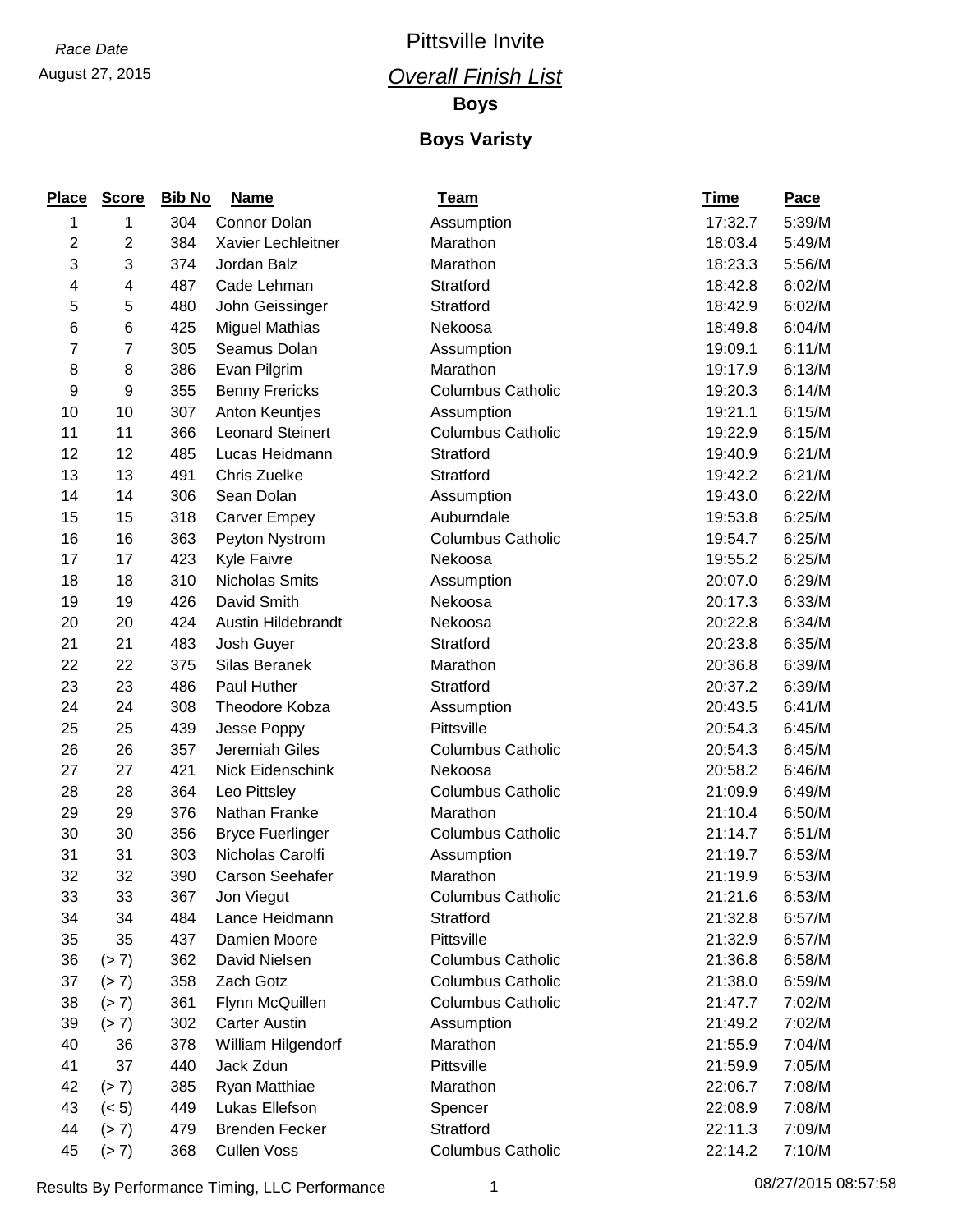#### August 27, 2015 *Overall Finish List*

**Boys**

| <b>Place</b> | <b>Score</b> | <b>Bib No</b> | <b>Name</b>              | <b>Team</b>              | <b>Time</b> | Pace   |
|--------------|--------------|---------------|--------------------------|--------------------------|-------------|--------|
| 46           | (> 7)        | 382           | Joe Kraimer              | Marathon                 | 22:26.8     | 7:14/M |
| 47           | (> 7)        | 482           | <b>Isaac Guyer</b>       | Stratford                | 22:28.8     | 7:15/M |
| 48           | (> 7)        | 477           | Jacob Danen              | Stratford                | 22:54.9     | 7:23/M |
| 49           | 38           | 436           | <b>Bryce Foemmel</b>     | Pittsville               | 23:16.9     | 7:30/M |
| 50           | (> 7)        | 481           | Michael Geissinger       | Stratford                | 23:22.3     | 7:32/M |
| 51           | (> 7)        | 489           | Sam Schoenfuss           | Stratford                | 23:23.1     | 7:33/M |
| 52           | (> 7)        | 309           | <b>Tyler Paterick</b>    | Assumption               | 23:23.8     | 7:33/M |
| 53           | (> 7)        | 380           | <b>Brett Janke</b>       | Marathon                 | 23:37.9     | 7:37/M |
| 54           | (> 7)        | 389           | Joseph Sedivy            | Marathon                 | 23:40.0     | 7:38/M |
| 55           | (> 7)        | 377           | Sam Fritz                | Marathon                 | 23:43.0     | 7:39/M |
| 56           | 39           | 321           | Darren Kieffer           | Auburndale               | 23:46.3     | 7:40/M |
| 57           | (> 7)        | 354           | Jacob Dick               | <b>Columbus Catholic</b> | 23:56.0     | 7:43/M |
| 58           | (> 7)        | 490           | David Snortheim          | Stratford                | 23:57.8     | 7:44/M |
| 59           | 40           | 322           | <b>Matt Leick</b>        | Auburndale               | 24:04.9     | 7:46/M |
| 60           | 41           | 325           | John Sebold              | Auburndale               | 24:38.7     | 7:57/M |
| 61           | 42           | 319           | <b>Ben Hamill</b>        | Auburndale               | 24:44.4     | 7:59/M |
| 62           | (> 7)        | 311           | <b>Bradley Strobel</b>   | Assumption               | 24:52.0     | 8:01/M |
| 63           | 43           | 326           | Josh Steczynski          | Auburndale               | 24:55.3     | 8:02/M |
| 64           | (> 7)        | 353           | Dawson Dick              | <b>Columbus Catholic</b> | 25:09.5     | 8:07/M |
| 65           | (> 7)        | 352           | Will Boyer               | <b>Columbus Catholic</b> | 25:09.7     | 8:07/M |
| 66           | (> 7)        | 488           | <b>Erik Oertel</b>       | Stratford                | 25:15.0     | 8:09/M |
| 67           | (> 7)        | 387           | <b>Hunter Reed</b>       | Marathon                 | 25:30.8     | 8:14/M |
| 68           | (< 5)        | 448           | Luke Baehr               | Spencer                  | 25:31.2     | 8:14/M |
| 69           | (< 5)        | 451           | <b>Colten Post</b>       | Spencer                  | 25:37.9     | 8:16/M |
| 70           | 44           | 324           | Josh Peplinski           | Auburndale               | 25:58.4     | 8:23/M |
| 71           | (> 7)        | 365           | David Rasmussen          | <b>Columbus Catholic</b> | 26:26.0     | 8:32/M |
| 72           | (> 7)        | 359           | Nate Knoeck              | <b>Columbus Catholic</b> | 26:45.3     | 8:38/M |
| 73           | (> 7)        | 320           | <b>Trevor Haumschild</b> | Auburndale               | 26:58.2     | 8:42/M |
| 74           | (> 7)        | 383           | <b>Chris Kreager</b>     | Marathon                 | 26:59.0     | 8:42/M |
| 75           | (> 7)        | 379           | Jacob Hjilgendorf        | Marathon                 | 27:09.2     | 8:45/M |
| 76           | (> 7)        | 388           | <b>Addison Sedivy</b>    | Marathon                 | 28:11.3     | 9:05/M |
| 77           | (> 7)        | 478           | Davis Dietel             | Stratford                | 28:16.7     | 9:07/M |
| 78           | (> 7)        | 351           | Jared Altmann-Drinka     | <b>Columbus Catholic</b> | 28:25.4     | 9:10/M |
| 79           | (> 7)        | 381           | David Kindlarski         | Marathon                 | 28:38.9     | 9:14/M |
| 80           | 45           | 438           | Daniel Piotrowski        | Pittsville               | 28:50.3     | 9:18/M |
| 81           | (> 7)        | 323           | Ryan Patyk               | Auburndale               | 30:52.7     | 9:57/M |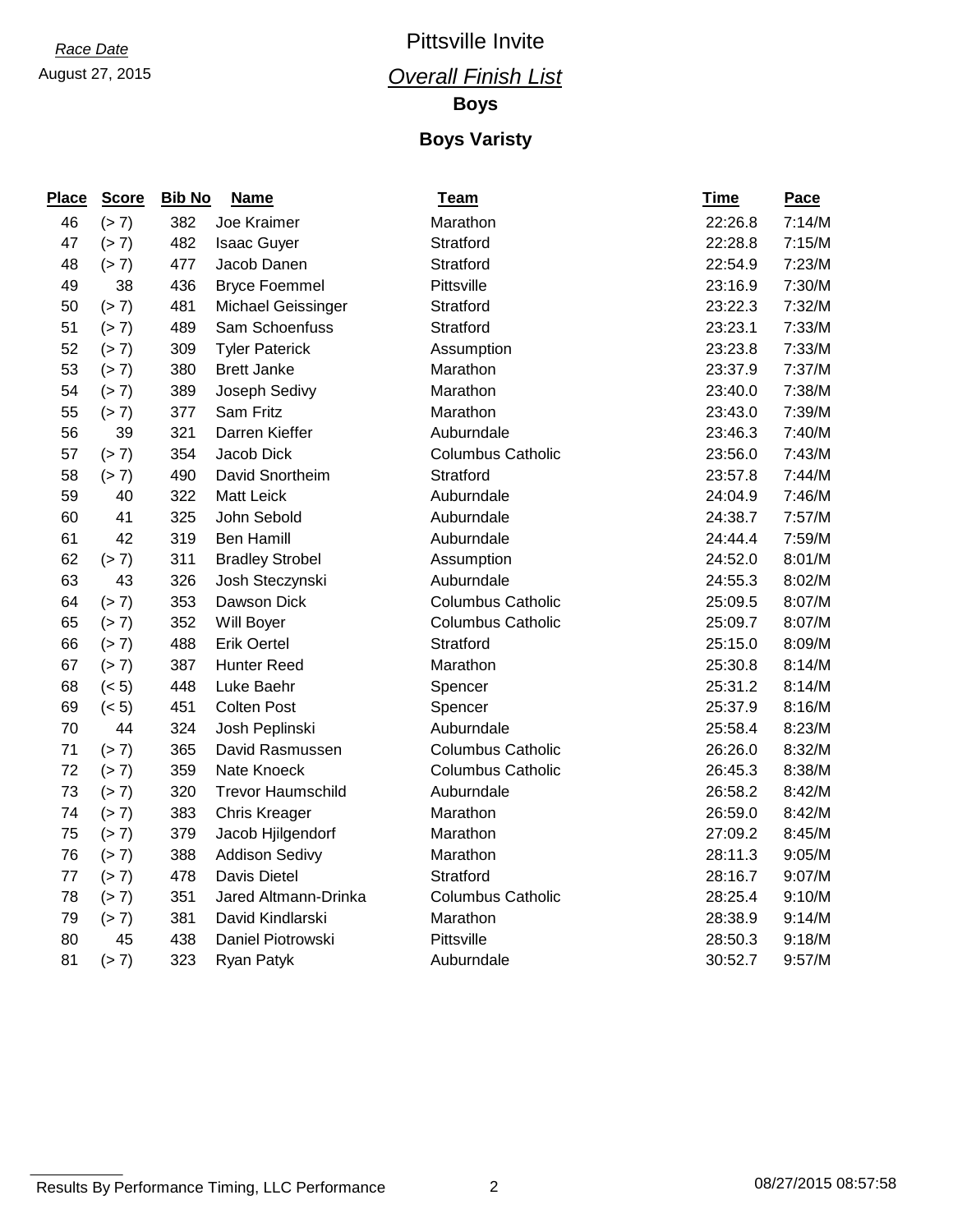### August 27, 2015 *Final Team Results*

#### **Boys**

|    |               |                          | <b>Overall</b> | <b>Cumulative</b>        |                | <b>Cumulative</b>     | Time        |
|----|---------------|--------------------------|----------------|--------------------------|----------------|-----------------------|-------------|
|    | <b>Bib No</b> | <b>Name</b>              | <b>Place</b>   | <b>Place</b>             | <u>Time</u>    | <b>Time</b>           | <b>Back</b> |
|    |               | <b>Team - Assumption</b> |                | <b>Finish Position -</b> | 1              |                       |             |
|    |               | Team Score (places): 50  |                |                          |                | Average Time: 19:10.6 |             |
| 1  | 304           | Connor Dolan             | 1              | 1                        | 17:32.7        | 17:32.7               | 0:00.0      |
| 2  | 305           | Seamus Dolan             | $\overline{7}$ | 8                        | 19:09.1        | 36:41.9               | 1:36.4      |
| 3  | 307           | <b>Anton Keuntjes</b>    | 10             | 18                       | 19:21.1        | 56:03.0               | 1:48.4      |
| 4  | 306           | Sean Dolan               | 14             | 32                       | 19:43.0        | 1:15:46.0             | 2:10.3      |
| 5  | 310           | <b>Nicholas Smits</b>    | 18             | 50                       | 20:07.0        | 1:35:53.0             | 2:34.2      |
| 6  | 308           | Theodore Kobza           | (24)           | (74)                     | 20:43.5        | 1:56:36.5             | 3:10.8      |
| 7  | 303           | Nicholas Carolfi         | (31)           | (105)                    | 21:19.7        | 2:17:56.3             | 3:47.0      |
| 8  | 302           | <b>Carter Austin</b>     | More Than 7    |                          | 21:49.2        | 2:39:45.5             | 4:16.5      |
| 9  | 309           | <b>Tyler Paterick</b>    | More Than 7    |                          | 23:23.8        | 3:03:09.3             | 5:51.1      |
| 10 | 311           | <b>Bradley Strobel</b>   | More Than 7    |                          | 24:52.0        | 3:28:01.4             | 7:19.3      |
|    |               | <b>Team - Stratford</b>  |                | <b>Finish Position -</b> | $\overline{2}$ |                       |             |
|    |               | Team Score (places): 55  |                |                          |                | Average Time: 19:26.5 |             |
| 1  | 487           | Cade Lehman              | 4              | 4                        | 18:42.8        | 18:42.8               | 0:00.0      |
| 2  | 480           | John Geissinger          | 5              | 9                        | 18:42.9        | 37:25.7               | 0:00.1      |
| 3  | 485           | Lucas Heidmann           | 12             | 21                       | 19:40.9        | 57:06.6               | 0:58.1      |
| 4  | 491           | Chris Zuelke             | 13             | 34                       | 19:42.2        | 1:16:48.9             | 0:59.4      |
| 5  | 483           | Josh Guyer               | 21             | 55                       | 20:23.8        | 1:37:12.7             | 1:41.0      |
| 6  | 486           | Paul Huther              | (23)           | (78)                     | 20:37.2        | 1:57:49.9             | 1:54.4      |
| 7  | 484           | Lance Heidmann           | (34)           | (112)                    | 21:32.8        | 2:19:22.8             | 2:50.0      |
| 8  | 479           | <b>Brenden Fecker</b>    | More Than 7    |                          | 22:11.3        | 2:41:34.1             | 3:28.5      |
| 9  | 482           | <b>Isaac Guyer</b>       | More Than 7    |                          | 22:28.8        | 3:04:03.0             | 3:46.0      |
| 10 | 477           | Jacob Danen              | More Than 7    |                          | 22:54.9        | 3:26:57.9             | 4:12.1      |
| 11 | 481           | Michael Geissinger       | More Than 7    |                          | 23:22.3        | 3:50:20.3             | 4:39.5      |
| 12 | 489           | Sam Schoenfuss           | More Than 7    |                          | 23:23.1        | 4:13:43.5             | 4:40.3      |
| 13 | 490           | David Snortheim          | More Than 7    |                          | 23:57.8        | 4:37:41.4             | 5:15.0      |
| 14 | 488           | <b>Erik Oertel</b>       | More Than 7    |                          | 25:15.0        | 5:02:56.4             | 6:32.2      |
| 15 | 478           | Davis Dietel             | More Than 7    |                          | 28:16.7        | 5:31:13.1             | 9:33.9      |
|    |               | <b>Team - Marathon</b>   |                | <b>Finish Position -</b> | 3              |                       |             |
|    |               | Team Score (places): 64  |                |                          |                | Average Time: 19:30.4 |             |
| 1  | 384           | Xavier Lechleitner       | 2              | 2                        | 18:03.4        | 18:03.4               | 0:00.0      |
| 2  | 374           | Jordan Balz              | 3              | 5                        | 18:23.3        | 36:26.7               | 0:19.9      |
| 3  | 386           | Evan Pilgrim             | 8              | 13                       | 19:17.9        | 55:44.6               | 1:14.5      |
| 4  | 375           | Silas Beranek            | 22             | 35                       | 20:36.8        | 1:16:21.5             | 2:33.4      |
| 5  | 376           | Nathan Franke            | 29             | 64                       | 21:10.4        | 1:37:32.0             | 3:07.0      |
| 6  | 390           | Carson Seehafer          | (32)           | (96)                     | 21:19.9        | 1:58:51.9             | 3:16.5      |
| 7  | 378           | William Hilgendorf       | (36)           | (132)                    | 21:55.9        | 2:20:47.9             | 3:52.5      |
|    |               |                          |                |                          |                |                       |             |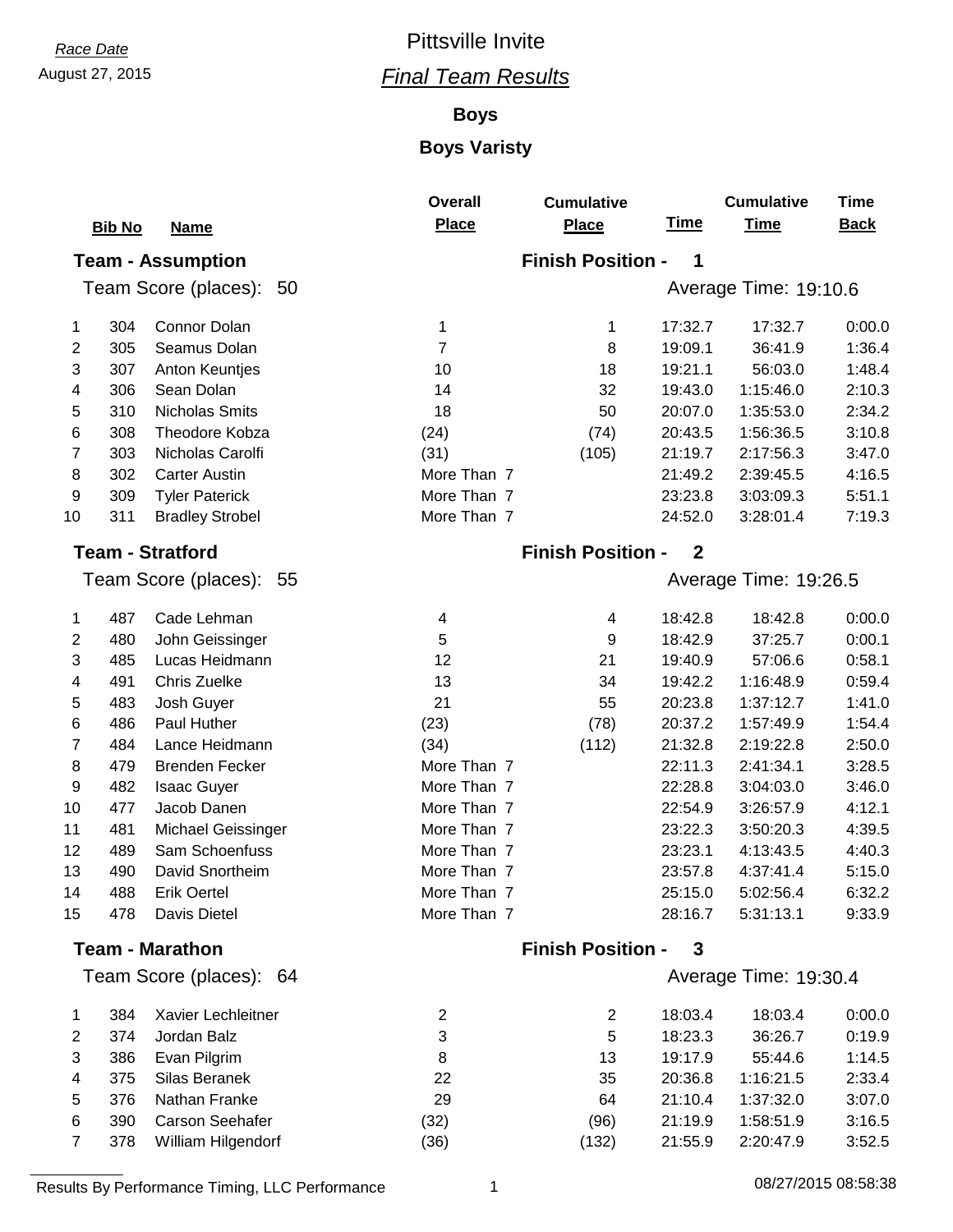### **Boys**

#### **Boys Varisty**

|    | <b>Bib No</b> | <b>Name</b>                     | <b>Overall</b><br><b>Place</b> | <b>Cumulative</b><br><b>Place</b> | <u>Time</u> | <b>Cumulative</b><br><b>Time</b> | Time<br><b>Back</b> |
|----|---------------|---------------------------------|--------------------------------|-----------------------------------|-------------|----------------------------------|---------------------|
|    |               | <b>Team - Marathon</b>          |                                | <b>Finish Position -</b>          | 3           |                                  |                     |
|    |               | Team Score (places):<br>-64     |                                |                                   |             | Average Time: 19:30.4            |                     |
| 8  | 385           | Ryan Matthiae                   | More Than 7                    |                                   | 22:06.7     | 2:42:54.6                        | 4:03.3              |
| 9  | 382           | Joe Kraimer                     | More Than 7                    |                                   | 22:26.8     | 3:05:21.4                        | 4:23.3              |
| 10 | 380           | <b>Brett Janke</b>              | More Than 7                    |                                   | 23:37.9     | 3:28:59.4                        | 5:34.5              |
| 11 | 389           | Joseph Sedivy                   | More Than 7                    |                                   | 23:40.0     | 3:52:39.4                        | 5:36.6              |
| 12 | 377           | Sam Fritz                       | More Than 7                    |                                   | 23:43.0     | 4:16:22.5                        | 5:39.6              |
| 13 | 387           | <b>Hunter Reed</b>              | More Than 7                    |                                   | 25:30.8     | 4:41:53.4                        | 7:27.4              |
| 14 | 383           | <b>Chris Kreager</b>            | More Than 7                    |                                   | 26:59.0     | 5:08:52.5                        | 8:55.6              |
| 15 | 379           | Jacob Hjilgendorf               | More Than 7                    |                                   | 27:09.2     | 5:36:01.7                        | 9:05.8              |
| 16 | 388           | <b>Addison Sedivy</b>           | More Than 7                    |                                   | 28:11.3     | 6:04:13.0                        | 10:07.9             |
| 17 | 381           | David Kindlarski                | More Than 7                    |                                   | 28:38.9     | 6:32:52.0                        | 10:35.5             |
|    |               | <b>Team - Nekoosa</b>           |                                | <b>Finish Position -</b>          | 4           |                                  |                     |
|    |               | Team Score (places):<br>-89     |                                |                                   |             | Average Time: 20:04.7            |                     |
| 1  | 425           | <b>Miguel Mathias</b>           | 6                              | 6                                 | 18:49.8     | 18:49.8                          | 0:00.0              |
| 2  | 423           | <b>Kyle Faivre</b>              | 17                             | 23                                | 19:55.2     | 38:45.1                          | 1:05.3              |
| 3  | 426           | David Smith                     | 19                             | 42                                | 20:17.3     | 59:02.4                          | 1:27.4              |
| 4  | 424           | Austin Hildebrandt              | 20                             | 62                                | 20:22.8     | 1:19:25.2                        | 1:32.9              |
| 5  | 421           | Nick Eidenschink                | 27                             | 89                                | 20:58.2     | 1:40:23.5                        | 2:08.3              |
|    |               | <b>Team - Columbus Catholic</b> |                                | <b>Finish Position -</b>          | 5           |                                  |                     |
|    |               | Team Score (places): 90         |                                |                                   |             | Average Time: 20:08.4            |                     |
| 1  | 355           | <b>Benny Frericks</b>           | 9                              | 9                                 | 19:20.3     | 19:20.3                          | 0:00.0              |
| 2  | 366           | <b>Leonard Steinert</b>         | 11                             | 20                                | 19:22.9     | 38:43.2                          | 0:02.6              |
| 3  | 363           | Peyton Nystrom                  | 16                             | 36                                | 19:54.7     | 58:38.0                          | 0:34.4              |
| 4  | 357           | Jeremiah Giles                  | 26                             | 62                                | 20:54.3     | 1:19:32.3                        | 1:34.0              |
| 5  | 364           | Leo Pittsley                    | 28                             | 90                                | 21:09.9     | 1:40:42.2                        | 1:49.6              |
| 6  | 356           | <b>Bryce Fuerlinger</b>         | (30)                           | (120)                             | 21:14.7     | 2:01:56.9                        | 1:54.4              |
| 7  | 367           | Jon Viegut                      | (33)                           | (153)                             | 21:21.6     | 2:23:18.6                        | 2:01.3              |
| 8  | 362           | David Nielsen                   | More Than 7                    |                                   | 21:36.8     | 2:44:55.5                        | 2:16.5              |
| 9  | 358           | Zach Gotz                       | More Than 7                    |                                   | 21:38.0     | 3:06:33.6                        | 2:17.7              |
| 10 | 361           | Flynn McQuillen                 | More Than 7                    |                                   | 21:47.7     | 3:28:21.3                        | 2:27.4              |
| 11 | 368           | <b>Cullen Voss</b>              | More Than 7                    |                                   | 22:14.2     | 3:50:35.5                        | 2:53.9              |
| 12 | 354           | Jacob Dick                      | More Than 7                    |                                   | 23:56.0     | 4:14:31.6                        | 4:35.7              |
| 13 | 353           | Dawson Dick                     | More Than 7                    |                                   | 25:09.5     | 4:39:41.1                        | 5:49.2              |
| 14 | 352           | Will Boyer                      | More Than 7                    |                                   | 25:09.7     | 5:04:50.9                        | 5:49.4              |
| 15 | 365           | David Rasmussen                 | More Than 7                    |                                   | 26:26.0     | 5:31:16.9                        | 7:05.7              |
| 16 | 359           | Nate Knoeck                     | More Than 7                    |                                   | 26:45.3     | 5:58:02.3                        | 7:25.0              |
| 17 | 351           | Jared Altmann-Drinka            | More Than 7                    |                                   | 28:25.4     | 6:26:27.7                        | 9:05.1              |

**Results By Performance Timing, LLC Performance 2** 2 08/27/2015 08:58:38